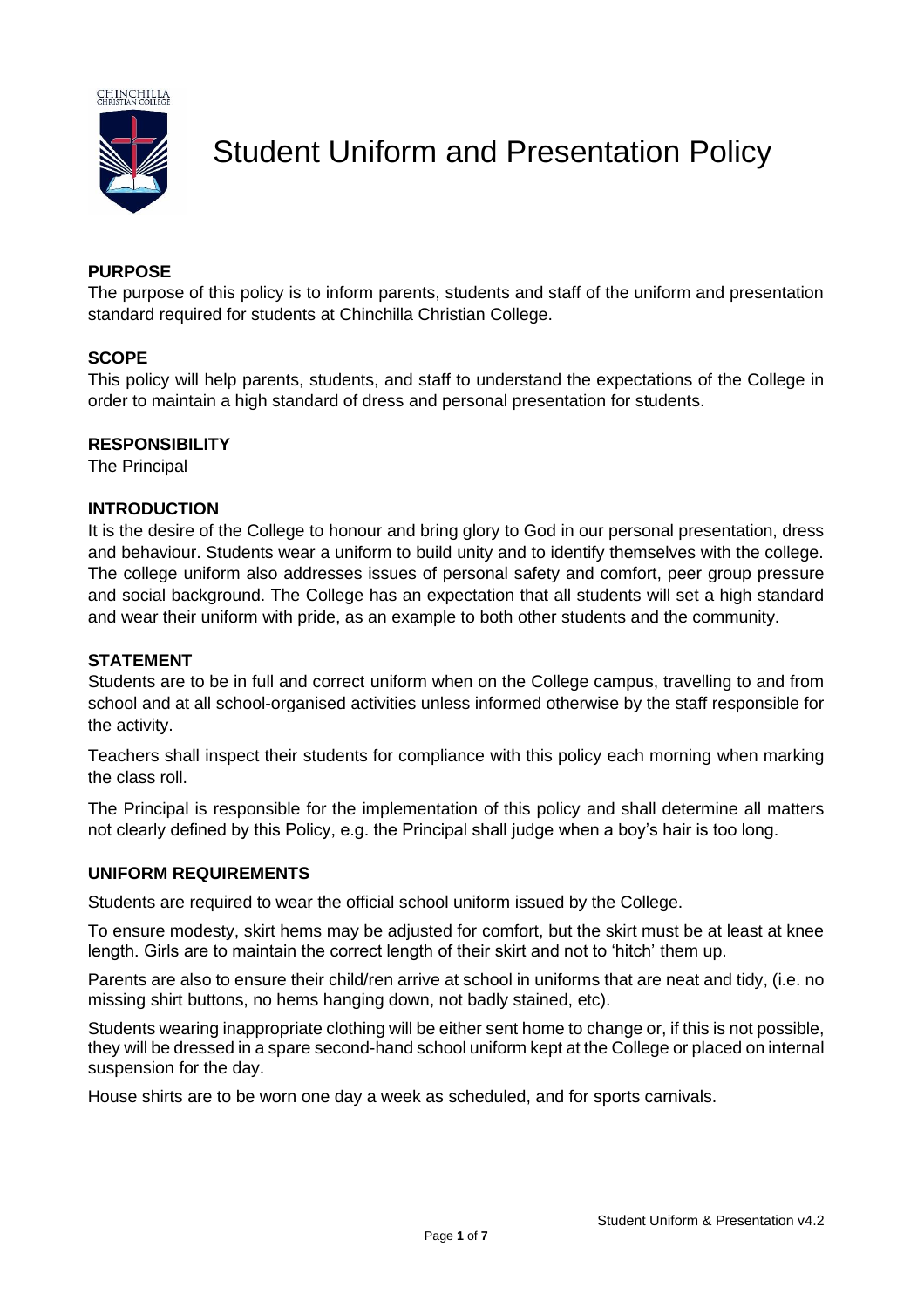# **BOYS' UNIFORMS**

# **Primary**

## *Summer*

## **Formal Uniform**

Sky blue buttoned shirt (worn untucked) Navy gabardine short Navy knee high socks with two red horizontal stripes around the turn-over top

### **Sports Uniform**

Sky blue polo shirt Navy sports short House shirt (green for Shadrach; red for Meshach) Plain white short sports socks (no anklets)

#### *Winter*

Same as the summer uniform with the following additional items that may be worn as the weather dictates:

### **Formal Uniform**

Navy V-neck knitted jumper Navy gabardine pants Navy dress trousers from Year 5 onward (optional)

### **Sports Uniform**

Navy/sky blue zip front track suit jacket Navy track suit pant with sky blue stripes

Students can wear personal items under the uniform for extra warmth, but they cannot be visible.

#### **Secondary**

## *Summer*

## **Formal Uniform**

Sky blue buttoned shirt (worn tucked in) Navy tie with red diagonal stripes Navy dress shorts Navy knee high socks with two thin red horizontal stripes around the turn-over top

## **Sports Uniform**

Sky blue polo shirt Navy sports short House shirt (green for Shadrach; red for Meshach) Plain white short sports socks (no anklets)

#### *Winter*

Same as the summer uniform with the following additional items that may be worn as the weather dictates:

## **Formal Uniform**

Navy V-neck knitted jumper Navy dress trousers Navy blazer with red piping (Years 11 & 12 only). Navy dress trousers are to be worn with this.

#### **Sports Uniform**

Navy/sky blue zip front track suit jacket Navy track suit pant with sky blue stripes

Students can wear personal items under the uniform for extra warmth, but they cannot be visible.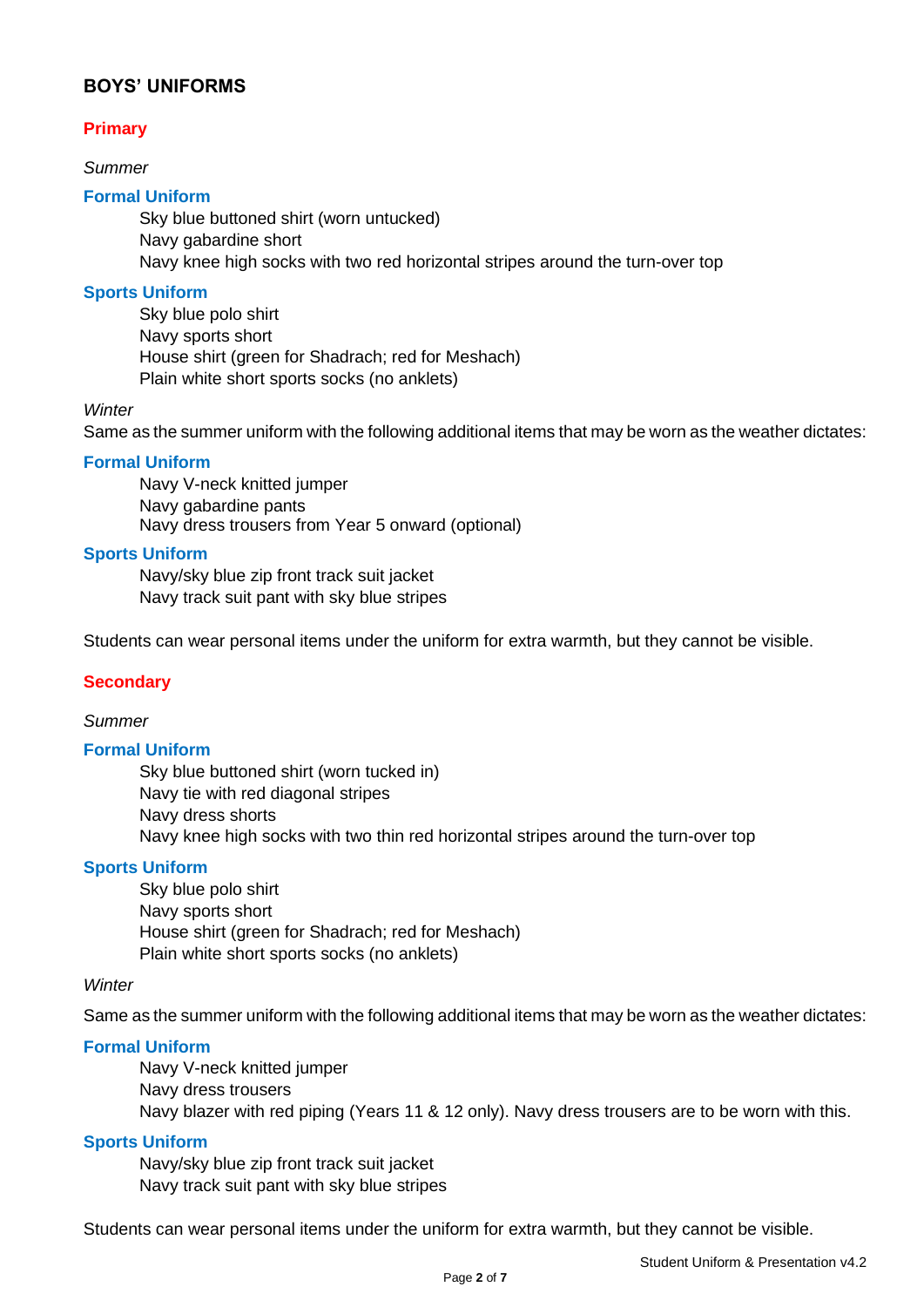# **GIRLS' UNIFORMS**

# **Primary**

*Summer*

## **Formal Uniform:**

Sky blue blouse with navy crossover tie Navy culotte Plain white socks (must have at least 7cm of socks showing at all times)

### **Sports Uniform:**

Sky blue polo shirt Navy sport short House shirt (green for Shadrach; red for Meshach) Plain white short sports socks (no anklets)

### *Winter*

Same as the summer uniform with the following additional items that may be worn as the weather dictates:

### **Formal Uniform**

Navy V-neck knitted jumper Navy tights

# **Sports Uniform**

Navy/sky blue zip front track suit jacket Navy track suit pant with sky blue stripes Plain white socks (must have at least 7cm of socks showing at all times)

Students can wear personal items under the uniform for extra warmth, but they cannot be visible.

## **Secondary**

#### *Summer*

#### **Formal Uniform:**

Sky blue blouse Navy tie with red diagonal stripes Navy box pleat skirt Plain white ankle turnover socks (must have at least 7cm of socks showing at all times)

### **Sports Uniform:**

Sky blue polo shirt Navy sports short House shirt (green for Shadrach; red for Meshach) Plain white sports socks (no anklets)

#### *Winter*

Same as the summer uniform with the following additional items that may be worn as the weather dictates:

### **Formal Uniform**

Navy V-neck knitted jumper Navy stockings Navy blazer with red piping around collar and pockets (Years 11 & 12 only).

#### **Sports Uniform**

Navy/sky blue zip front track suit jacket Navy track suit pant with sky blue stripes

Students can wear personal items under the uniform for extra warmth, but they cannot be visible.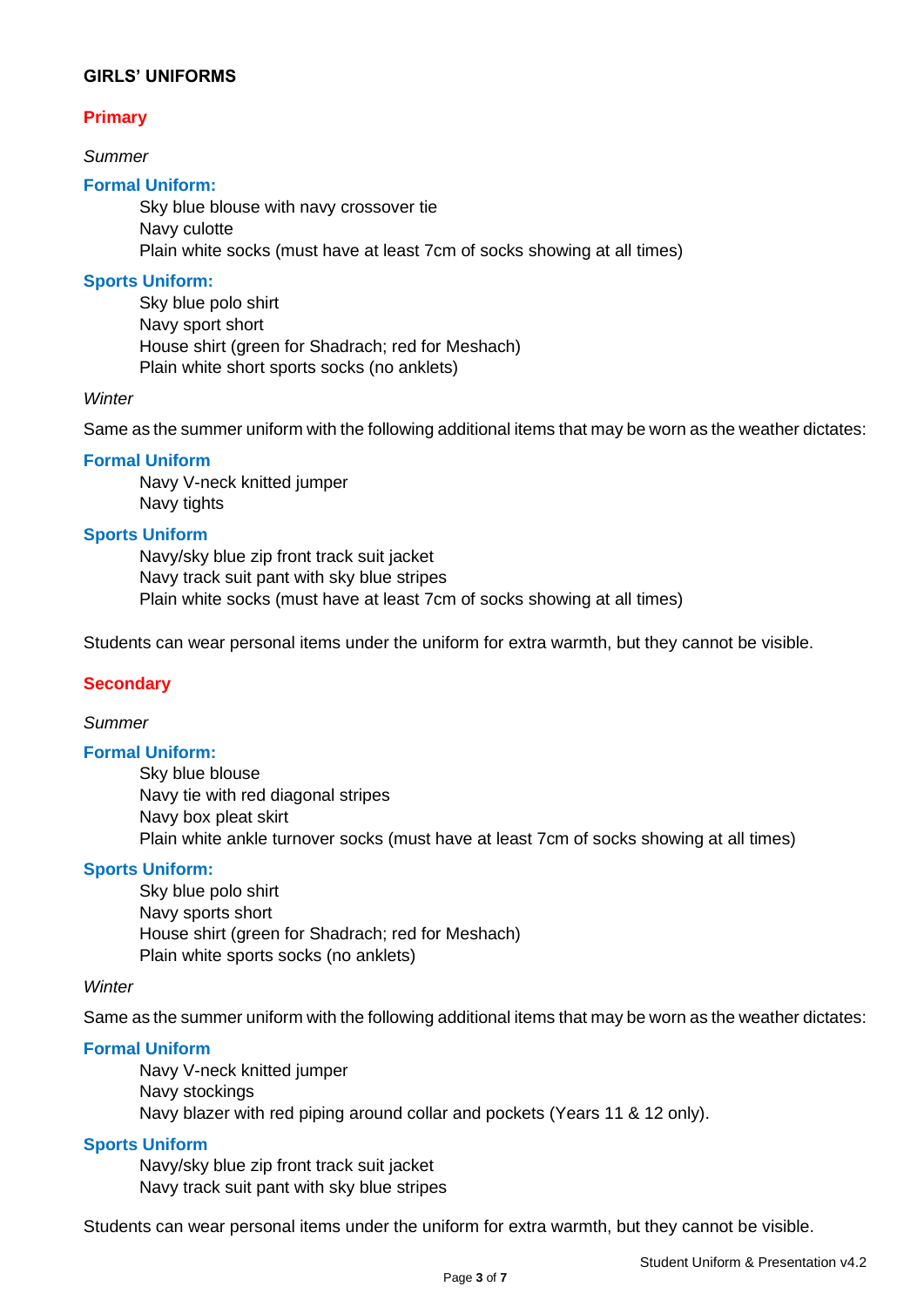# **HATS**

# **Primary and Secondary**

**Boys and Girls:** Navy with sky blue trim bucket hat

Please Note: Students are required to wear a hat during break times and when involved in outdoor lessons and activities.

## **SHOES**

Shoes form part of our uniform, and the following are the two uniform options:

# **Option A**

Wear completely black trainers that have all leather uppers, are traditionally laced or velcro, and able to be polished with black polish.



Please note, the shoes must look like those above. They must not:

- 1. have flat soles
- 2. have thick laces
- 3. be skate designs, like Globe brand
- 4. have designs with high amounts of mesh or material
- 5. have visible large non-black logos

## **Option B**

Wear traditional Clark or Bata like style entirely black leather school shoes for formal uniform, and the approved completely black leather trainers above for Sports/House uniform days.



Please note the definite heel and sole on dress shoes.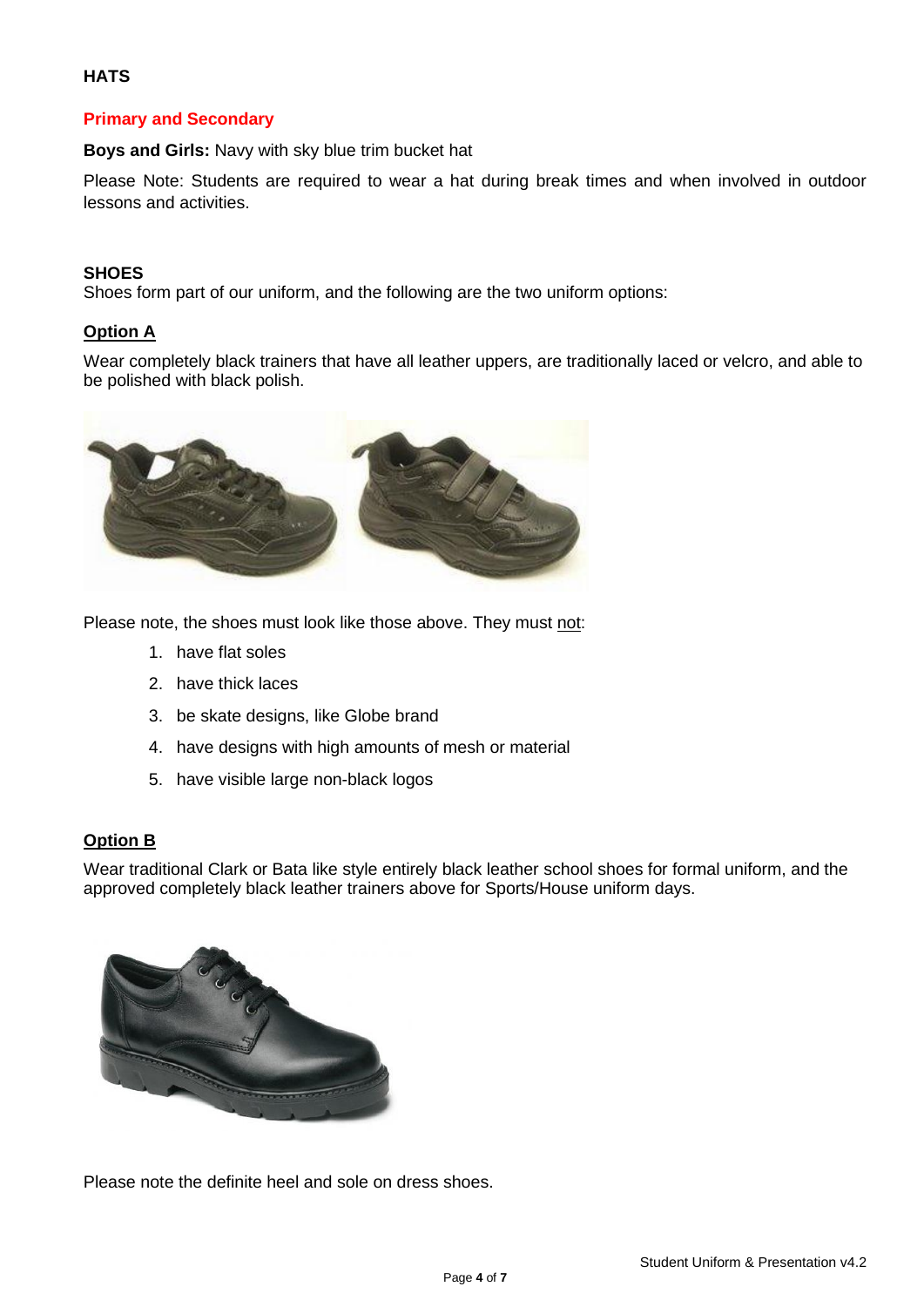# **Maintenance of Trainers and School Shoes**

All shoes need to be correctly tied with black laces or velcro.

Black shoe polish to be used on all shoes to maintain condition.

Please note, no other shoe is permitted for school use except when competing in formal athletics or team competitive games. On these occasions, specific competition shoes (e.g. footy boots) may be used.

### *Examples of disallowed shoe styles*



*Due to the unacceptable risk of potential personal injury and subsequent litigation Chinchilla Christian College stipulates the wearing of enclosed shoes only.*

*For safety reasons students will always wear their shoes while on the school premises, except when in the sandpit and immediate area around the sand pit. Students are not to walk or run around the school grounds in bare feet at any time.*

#### **Uniform Breaches**

For isolated and minor uniform breaches (e.g. unable to do washing), parents shall notify the school by e-mail, verbal or letter.

Where compliance with this Policy cannot be achieved for a period of time due to financial reasons, unavailability of uniform, or other reasons, the Principal shall be advised in writing and permission sought for time to rectify the matter.

Persistent breaches will be dealt with as per the *Behaviour Management Policy*.

#### **GROOMING**

#### **Girls Hair**

- Girls' hair is to be well groomed and cut in a conservative style (e.g. no extreme hair styles).
- Shoulder length and longer hair should be tied back using black, white, sky blue or navy ribbons, scrunchies, or clips (green or red hair accessories can be worn with House uniform).
- Hair accessories should be functional for the purpose of holding the hair in place rather than ornamental.
- Hair styles are to be such that they do not inhibit wearing the College hat correctly.
- Girls' hair should be groomed as to not fall across the eyes.
- Girls' hair shall be a natural colour. Refer to *Grooming Breaches* below.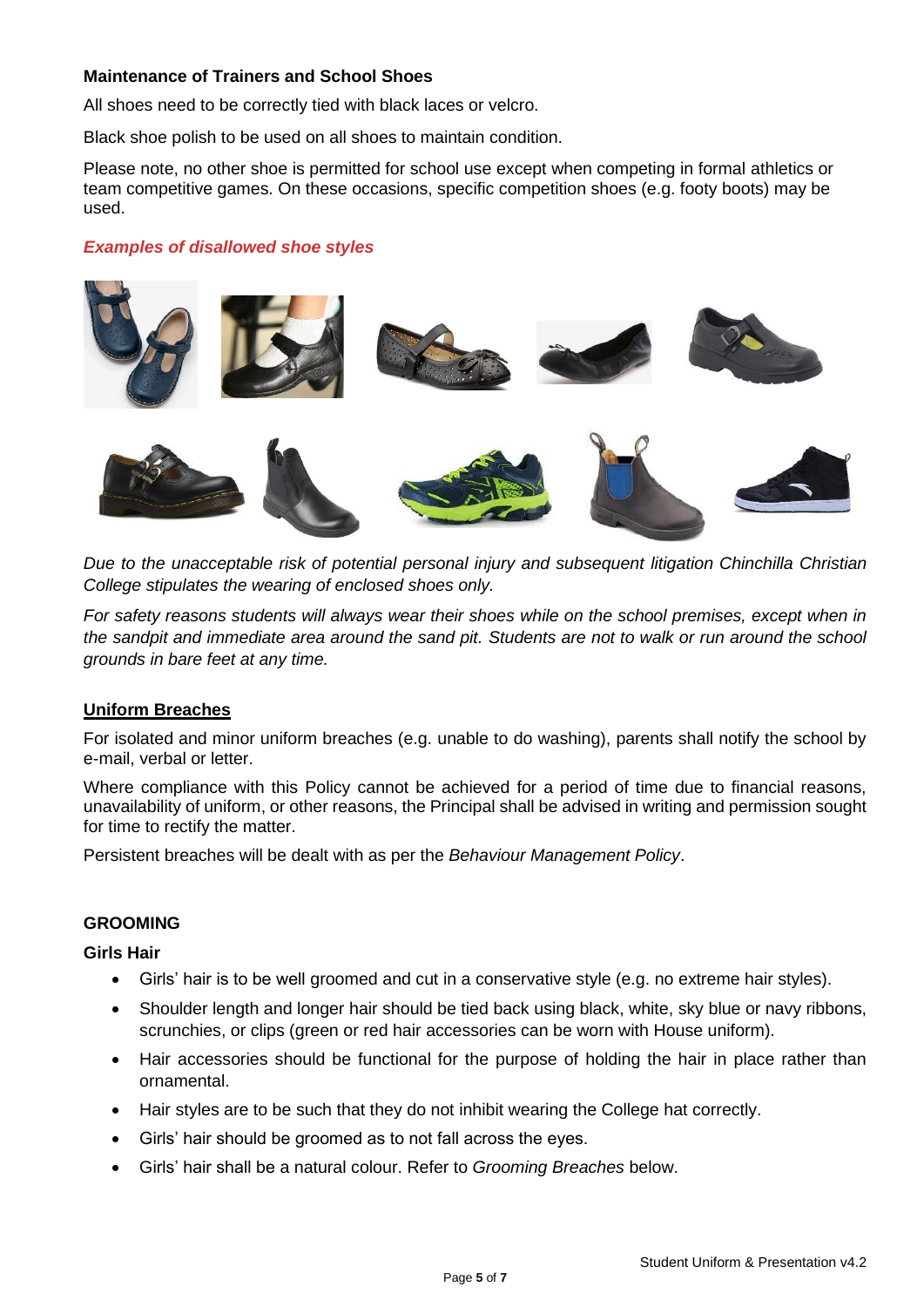# **Boys Hair**

- Boys' hair must be cut above the collar and neatly groomed at all times. The emphasis is placed on neat and tidy presentation.
- Non-extreme variations in length will be tolerated if hair is neatly groomed at all times.
- Boys' hair should be groomed as to not fall across the eyes.

## **The following variations are not permitted:**

- Hair shorter than a number 2 comb. However, shorter hair is acceptable in the treatment of head lice.
- Variation of natural colour.
- The use of hair accessories.

## **Make-Up**

Students are not permitted to wear make-up or nail polish.

### **Grooming Breaches**

Students may colour their hair a natural colour. Students with extreme hair colour or style, e.g. pink colour, Mohawk, tracks style shall be sent home immediately.

*It is the parent's responsibility to ensure "temporary" colouring used for out-of-college events is washed out before their child returns to school.*

## **JEWELLERY**

### **Girls Jewellery**

- No jewellery other than watches and earrings are permitted.
- Earrings are limited to one pair of gold or silver sleepers or studs in the earlobe.
- No other piercing is permitted.
- No rings are to be worn.

#### **Boys Jewellery**

- No jewellery other than a watch is permitted.
- No earrings or body piercings are permitted.
- No rings are to be worn.

#### **Jewellery Breaches**

Students wearing jewellery not conforming to this policy shall remove it immediately and submit it to Admin. Students may collect their jewellery at the end of the school day.

#### **SWIMMING ATTIRE**

Children are to change into their swimming costumes at the school whenever possible. In the event where a swimming lesson is scheduled for first period of the day children are permitted to wear their swimwear to school, but they must wear appropriate clothing over their swimwear, e.g. sports uniform, t-shirts, shorts/board shorts etc. Children do not need to take their hats to the pool. In fact as little as possible is to be taken.

- Swimming costumes must be appropriate and modest for everyone.
- Girls shall wear one-piece suits (no bikinis or two-piece outfits).